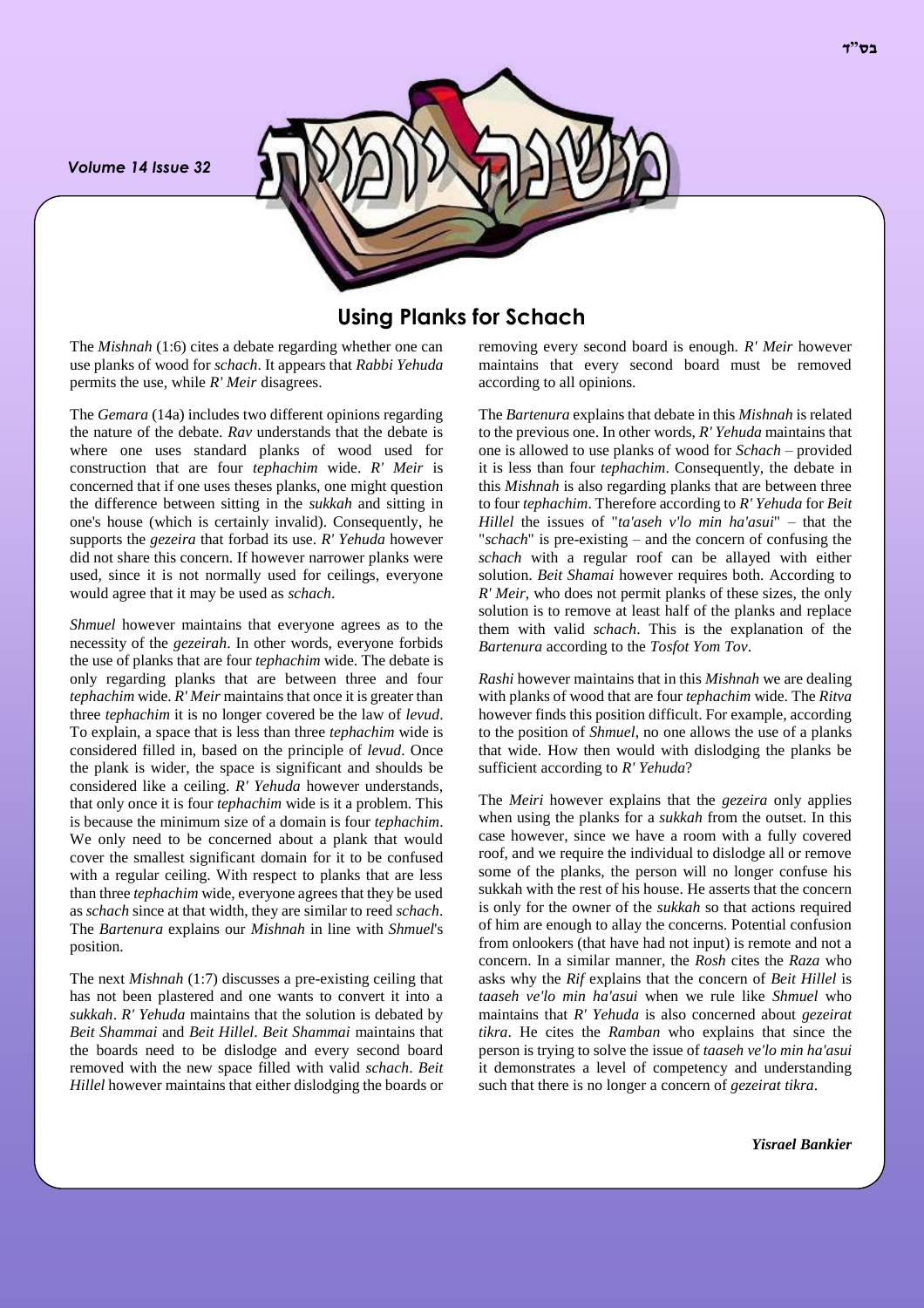# **Revision Questions** *Revision Question Questions Revision Questions*

 $\gamma$ יומא חי $-$ די

- How long before a child's *bar-* or *bat-mitzvah* does one begin teaching them to fast on *Yom Kippur*? ('ח'
- How does one determine how much food to feed a sick person if there is no doctor available to consult? (ח': ה')
- Complete the following phrase: (ח' ו')<br>'ת  $\overset{\cdot}{\Box}$ וכל ספק נפשות  $\rule{1em}{0.75mm} \rule{0.7cm}{0.75mm}$  "יוכל
- What case appears in the next *Mishnah* that is a practical example of the principle described in the previous question?  $(r_1, r_2)$
- What else is required for *Yom Kippur* to atone? )'ח:'ח)
- On what sins does *teshuva* instantly atone? )'ח:'ח)
- How does the *Mishnah* respond regarding a person who says "I will sin and then do *teshuva*"? ('ח'
- On which sins does *Yom Kippur* atone and which require further action in the individual part? (ח':ט')
- What does *R' Akiva* learn from the following *p'sukim*: "וזרקתי עליכם מים טהורים" )יחזקאל ל"ו:כ"ה( "ומקוה ישראליי (ירמיה י"ז:י"ג)

#### סוכה א':א' -ח'

- What are the maximum and minimum heights of a *sukkah*? )'א:'א)
- What are the other two structural specifications of a *sukkah*? )'א:'א)
- What is a *sukkah yeshana*? )'א:'א)
- Can one make a *sukkah* under a tree? (אי:בי)
- Can one make a two-storey *sukkah*? (אי:בי)
- Can one spread a shade-cloth over the *schach*? )'ג:'א)
- How can one fix a *sukkah* that had a vine growing amongst the *schach*? )'ד:'א)
- What are the two criteria of *kosher schach*? )'ד:'א)
- Can one use bundles of straw as *schach*? )'ה:'א)
- Explain the debate regarding whether one can use planks of wood for *schach*? )א':ו'(
- What does one need to do in order to fix a *sukkah* that has a roof made of planks of woods (which are not plastered)? (Include both opinions) (א: יז)
- When would a *sukkah* be *kosher* if the roof was covered with metal rods? )א':ח'(
- Can one make a *sukkah* by carving out a room from a stack of hay? )'ח:'א)

### **Melbourne, Australia**

**Sunday -Thursday** 10 minutes before *Mincha* Mizrachi Shul Melbourne, Australia

**Friday & Shabbat** 10 minutes before *Mincha* Mizrachi Shul Melbourne, Australia

> **Efrat, Israel** *Shiur in English*

#### **Sunday -Thursday**

Rabbi Mordechai Scharf 9:00am Kollel Magen Avraham Reemon Neighbourhood

#### **ONLINE SHIURIM**

*Yisrael Bankier* mishnahyomit.com/shiurim

*Rabbi Chaim Brown* www.shemayisrael.com/mishna/

*Rabbi E. Kornfeld Rabbi C. Brown* http://www.dafyomi.co.il/calend ars/myomi/myomi-thisweek.htm

#### **SHIUR ON KOL HALOSHON**

*Rabbi Moshe Meir Weiss* In US dial: 718 906 6400 Then select:  $1 - 2 - 4$ 

## *Next Week's Mishnayot…*

|  | Sunday   Monday   Tuesday   Wednesday   Thursday   Friday <sup> </sup> |  | שבת קודש |
|--|------------------------------------------------------------------------|--|----------|
|  |                                                                        |  |          |